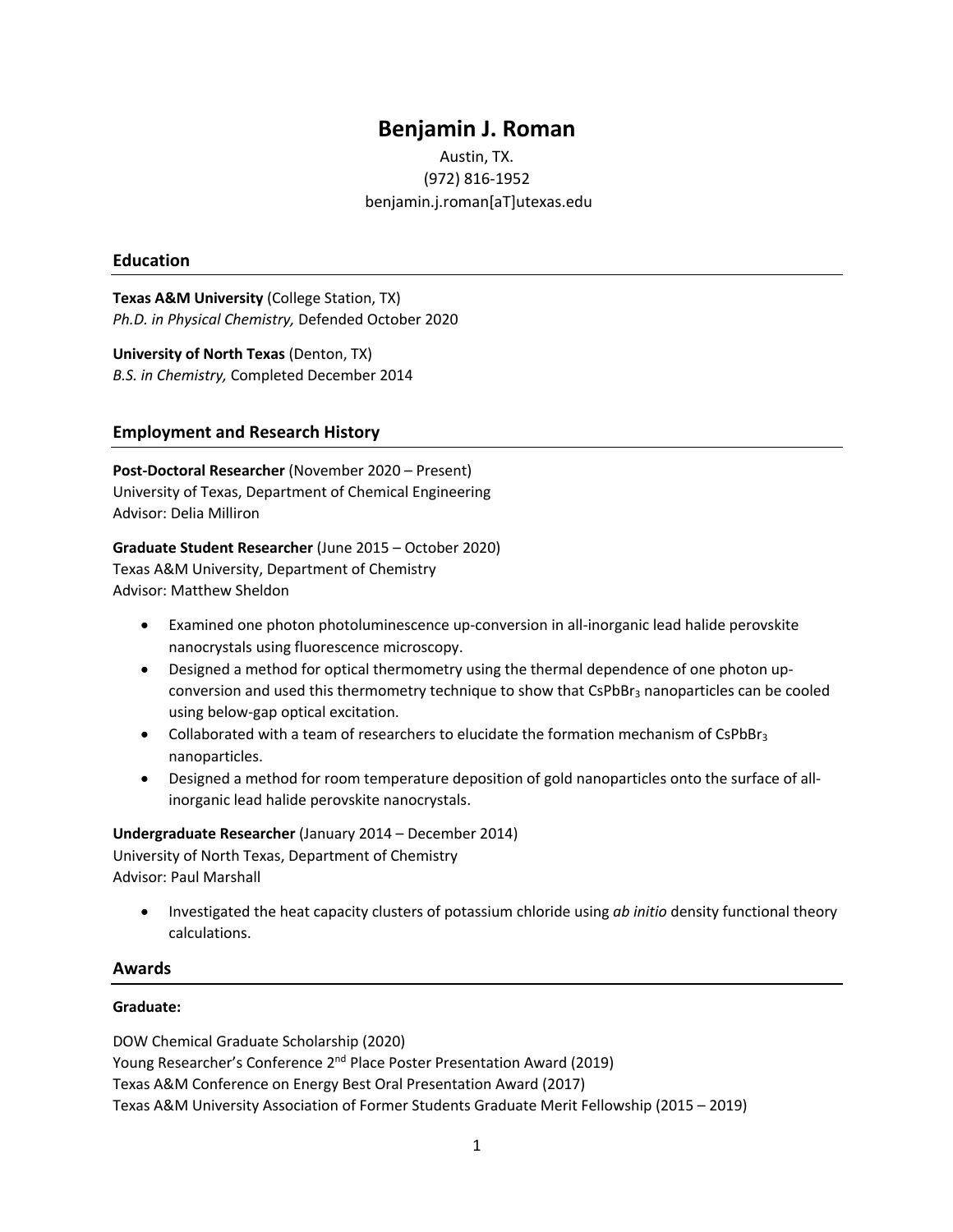#### **Undergraduate:**

University of North Texas James L. Carrico Award (2015)

#### **Journal Publications**

- 1. B. Roman, N. Mireles Villegas, K. Lytle, M. Sheldon. "Optically Cooling CsPbBr<sub>3</sub> Nanoparticles." See arXiv: https://arxiv.org/abs/1912.04995
- 2. J-R. Wen, B. Roman, F. Rodriguez Ortiz, N. Mireles Villegas, N. Porcellino, M. Sheldon. "Chemical Availability of Bromide Dictates CsPbBr3 Growth." *Chemistry of Materials*, **2019**, *31*, 8551-8557*.*
- 3. F. Rodriguez Ortiz, B. Roman, J.-R. Wen, N. Mireles Villegas, D. Dacres, M. Sheldon. "The Role of Gold Oxidation State in the Synthesis of Au-CsPbX<sub>3</sub> Heterostructure or Lead-free Cs<sub>2</sub>Au<sup>I</sup>Au<sup>III</sup>X<sub>6</sub> Perovskite Nanoparticles." *Nanoscale*, **2019**, *11,* 18109-18115.
- 4. B. Roman, M. Sheldon. "Six-fold Plasmonic Enhancement of Thermal Scavenging via CsPbBr<sub>3</sub> Anti-Stokes Photoluminescence." *Nanophotonics*, **2019**, *8*, 599-605.
- 5. B. Roman, M. Sheldon. "The role of mid-gap states in all-inorganic CsPbBr<sub>3</sub> nanoparticle one photon up-conversion." *Chemical Communications*, **2018**, *54*, 6851-6854.
- 6. B. Roman, J. Otto, C. Galik, R. Downing, M. Sheldon. "Au Exchange or Au Deposition: Dual Reaction Pathways in Au-CsPbBr3 Heterostructure Nanoparticles." *Nano Letters,* **2017**, *17* (9), 5561*.*
- 7. D. Parobek, B. Roman, Y. Dong, H. Jin, E. Lee, M. Sheldon, D. H. Son. "Exciton-to-Dopant Energy Transfer in Mn-Doped Cesium Lead Halide Perovskite Nanocrystals." *Nano Letters*, **2016**, *16* (12), 7376.

## **Contributed Presentations**

#### **Submitted Talks at National Meetings:**

- 1. Optical Cooling with CsPbBr<sub>3</sub> Perovskite Nanocrystals *via* One Photon Up-Conversion Luminescence. Materials Research Society Meeting, Phoenix, AZ, April 2019.
- 2. Hybrid Metal-Semiconductor Nanoparticles for Hot Electron Luminescence Up-Conversion. American Chemical Society National Meeting, New Orleans, LA, March 2018.
- 3. Au Exchange or Au Deposition: Dual Reaction Pathways in Au-CsPbBr<sub>3</sub> Heterostructure Nanoparticles. American Chemical Society National Meeting, Washington, DC, August 2017.

#### **Other Oral Presentations:**

- 4. Optical Cooling with CsPbBr3 Nanoparticles *via* One Photon Up-Conversion. Texas A&M Conference on Energy, September 2019
- 5. Optical Cooling with CsPbBr3 Perovskite Nanocrystals *via* One Photon Up-Conversion Luminescence. Texas A&M Student Research Week, March 2019.
- 6. Semiconductor Nanoparticles for One Photon Luminescence Up-Conversion. Texas A&M Conference on Energy, September 2018.
- 7. Hybrid Au-CsPbBr<sub>3</sub> Nanoparticles for Optoelectronic Applications. Texas A&M Conference on Energy, September 2017.
- 8. All-Inorganic Perovskite Heterostructure Nanocrystals: Au-CsPbBr<sub>3</sub>. Texas A&M Student Research Week, March 2017.
- 9. Heterostructured Perovskite Nanocrystals for Applications in Optical Energy Conversion. Texas A&M Conference on Energy, September 2016.

## **Submitted Posters at National Meetings:**